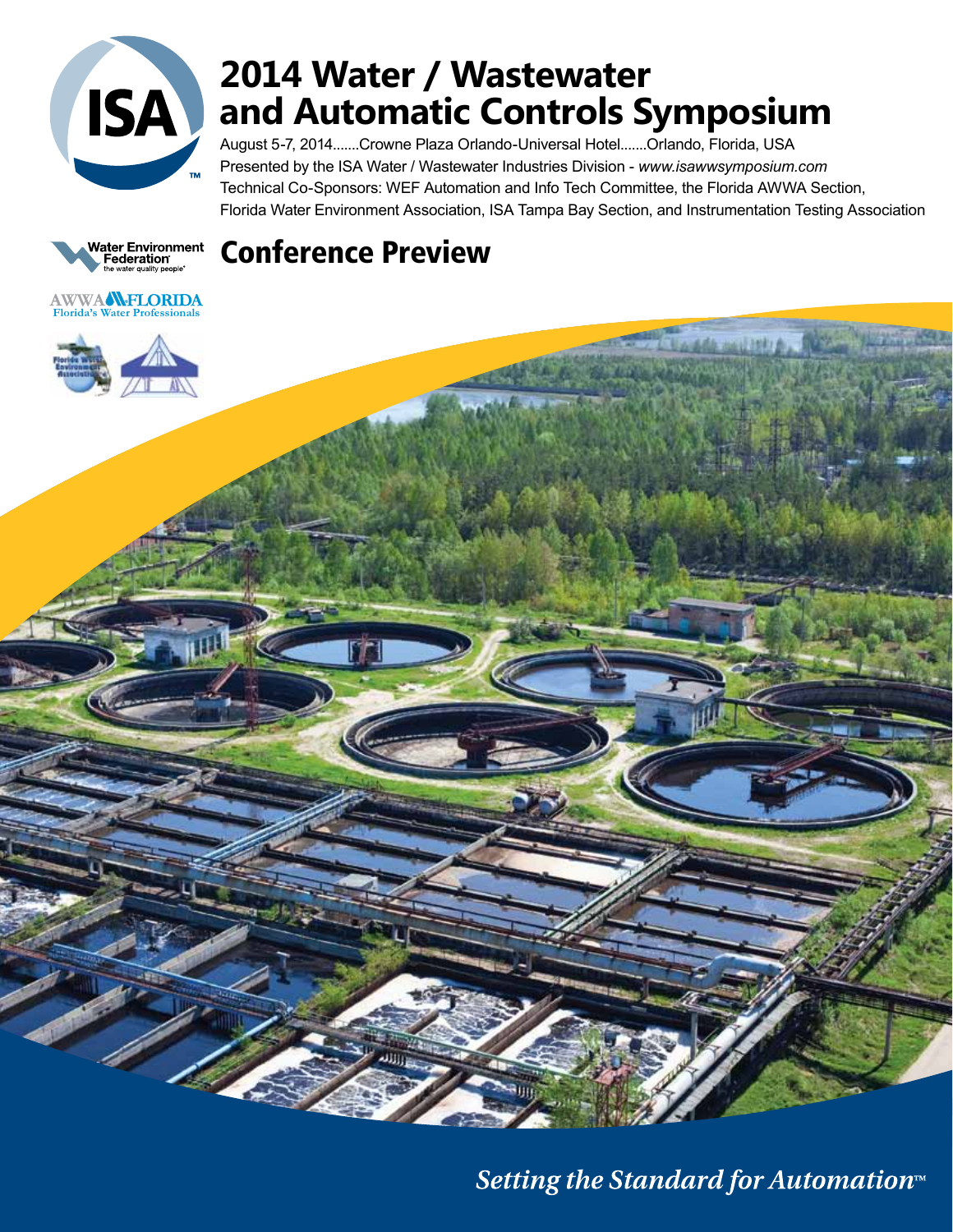# ABOUT THE SYMPOSIUM

Presented by the ISA Water and Wastewater Industries Division, in collaboration with the Florida AWWA Section, Florida Water Environment Association, WEF Automation and Info Tech Committee, and Instrumentation Testing Association, the WWAC symposium helps professionals in the water and wastewater sectors understand how instrumentation, SCADA (supervisory control and data acquisition), and automatic control applications are vital to the treatment and distribution of water; the collection and treatment of wastewater; and the management of stormwater. The symposium also provides an excellent opportunity to gain valuable technical information, networking, professional development, and continuing education credits (CEUs and PDHs).

This 3-day symposium is focused on the challenges associated with automation and instrumentation in the water and wastewater sectors. It features 2 full days of presentations (two speaking tracks), a tour of a local water/ wastewater facility, a general reception, networking events, a poster session, and a supplier showcase.



- **2 full days of speakers/presentations**
- **Track 1 Instrumentation, System Integration, Automation, Plant Case Studies, New Technologies, Process Optimization**
- **Track 2 SCADA in the Workplace, HMI, Human Factors, Alarm Management**
- **Two Optional ISA Training Courses before the symposium**
- **Plant Tour of a local Water/Wastewater Facility**
- **Trade Show, Reception & Networking Event**
- **Affordable Professional Development for Plant Operations/ Maintenance Staff, Plant Managers, Plant Designers, Engineers, System Integrators**
- **CEUs Continuing Education Units**
- **PDHs Professional Development Hours**

# ATTENDEE PROFILE

The symposium is targeted at anyone involved with automation, instrumentation, and/or control systems in the water/wastewater sectors. Attendees typically range from plant operators, maintenance, and technical personnel to engineers, programmers and system integrators.

Meet and network with professionals who are responsible for the automation, instrumentation and operating aspects of water and wastewater facilities across North America. According to a recent US EPA study there are over 16,000 publicly-owned water plants across the USA, and another 21,000+ wastewater treatment plants throughout the country.

This symposium focuses on bringing together individuals who are looking for technical solutions to their water and wastewater challenges. They are looking for products, services, and partners they can trust to make their jobs easier.

# SCHEDULE OF EVENTS

Monday - Tuesday, August 4-5, 2014

- • Optional full-day training courses
- Symposium Registration
- Local Water/Wastewater Plant Tour (late afternoon Tuesday)

Wednesday, August 6, 2014

- Keynote Speaker
- Presentations and Papers
- • Light Breakfast, Coffee Breaks and Buffet Lunch Provided
- Supplier Showcase & Vendor Presentations
- • Evening Reception

Thursday, August 7, 2014

- Invited Speaker
- Presentations and Papers
- Light Breakfast, Coffee Breaks and Buffet Lunch Provided
- Poster Session
- Supplier Showcase

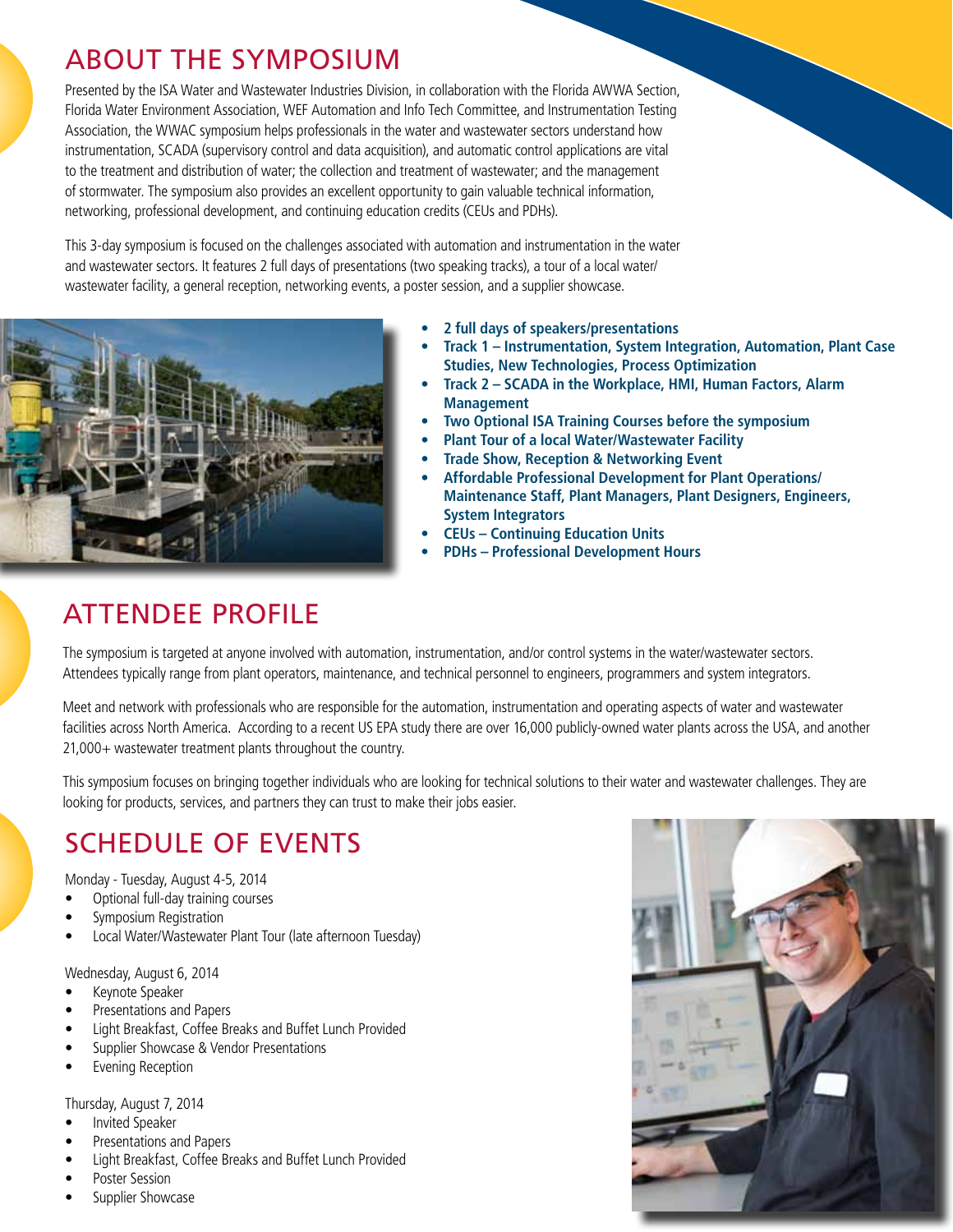## **Technical Program**

This year's symposium has a special focus on "SCADA in the Workplace" and how SCADA can be used as an effective tool to optimize operations, maintenance and asset planning. The two day technical program will include a keynote address, a special welcome from the director of the ISA water/wastewater division, and an invited plenary speaker. Guest speakers from the AWWA and WEF will also speak about the current advances in using instrumentation and SCADA in their sectors.

Interested in speaking at this year's symposium? Authors can present a 30-minute talk, 6-12 page paper, or a large format poster. The Call for Abstracts is now available at www.isawwsymposium.com/call-for-abstracts/ . Abstracts are due January 31, 2014.

## **Local Plant Tour**

Attendees will have the option of attending a tour of a local water treatment facility on the late afternoon of Tuesday August 5, 2014. The tour is free to all registered symposium attendees. Complimentary bus transportation from the hotel to/from the tour site is included. Invitations will be sent to all registered symposium attendees three weeks before the tour.

## **Optional Short Course #1**

*Introduction to SCADA Cyber Security* **Introduction to Industrial Automation Security and the ANSI/ISA-99 & IEC 64432 Standards (IC32C)** 

Date: Tues. August 5, 2014 Length: 1 day CEU Credits: 0.7 Cost: \$685 (\$535 for ISA members)

This full day course covers the basics of the ANSI/ISA99 Security for Industrial Automation and Control Systems family of standards and how these can be applied in a typical water or wastewater district. You will be introduced to the terminology, concepts, and models of ANSI/ISA99 CyberSecurity. As well, the elements of creating a CyberSecurity management system will be explained along with how these should be applied to commonly used SCADA, DCS and Automation Systems in the water and wastewater .

## **Optional Short Course #2**

*Troubleshooting SCADA Systems* **Troubleshooting Instrumentation & Control Systems (TC10)**

Date: Mon-Tues. August 4-5, 2014 Length: 2 days CEU Credits: 1.4 Cost: \$1630 (\$1305 for ISA members)

This hands-on 2-day course, that uses actual physical instrumentation, presents a systematic approach to troubleshooting and start-up of single-loop and multi-loop control loops. You'll see how pressure, level, flow and temperature loops operate to maintain good process control systems. Topics covered will include various troubleshooting techniques; commons problems with measurements, valves and and controllers; and how to use various computerized tools for diagnosing common loop configuration and tuning problems.

### **Why you should attend**

*Opportunity to learn from others and "talk shop" with people who understand the challenges of your sector* 

*Cost effective professional development and continuing education.* 

*Keep your skills current.*

*Get to compare experiences and lessons learned*

*Learn about new technologies, products and services*

*Be actively involved in your professional development*

*Establish contacts in the industry*

*Share ideas and experiences with others in the sector*

*Learn Something*

*Have Fun*

### **Benefits for Water Utilities**

*Inexpensive profressional development*

*2.5 days of training for \$425*

*Group discounts available*

*Opportunity for staff to learn about new ideas and industry innovations*

### **Benefits for Engineering Firms**

*Exposure to new ideas*

*Learn from plant case studies*

*Talk to operations and maintenance professionals in an informal environment*

*Learn about new products and techniques*

### **Registration & Fees**

#### **Full Symposium**

| <b>List Price -</b>           | \$425 |
|-------------------------------|-------|
| <b>ISA Members -</b>          | \$325 |
| AWWA & FSAWWA Members - \$375 |       |
| WEF & FWEA Members -          | \$375 |
| Students -                    | \$125 |
| <b>Authors / Speakers -</b>   | \$125 |
|                               |       |

#### **Optional Cyber Security Course**

| List Price -  | \$685 |
|---------------|-------|
| ISA Members - | \$535 |

#### **Optional I&C Troubelshooting Course**

| List Price -  | \$1630 |
|---------------|--------|
| ISA Members - | \$1305 |

The symposium hotel rate is \$92 per night.